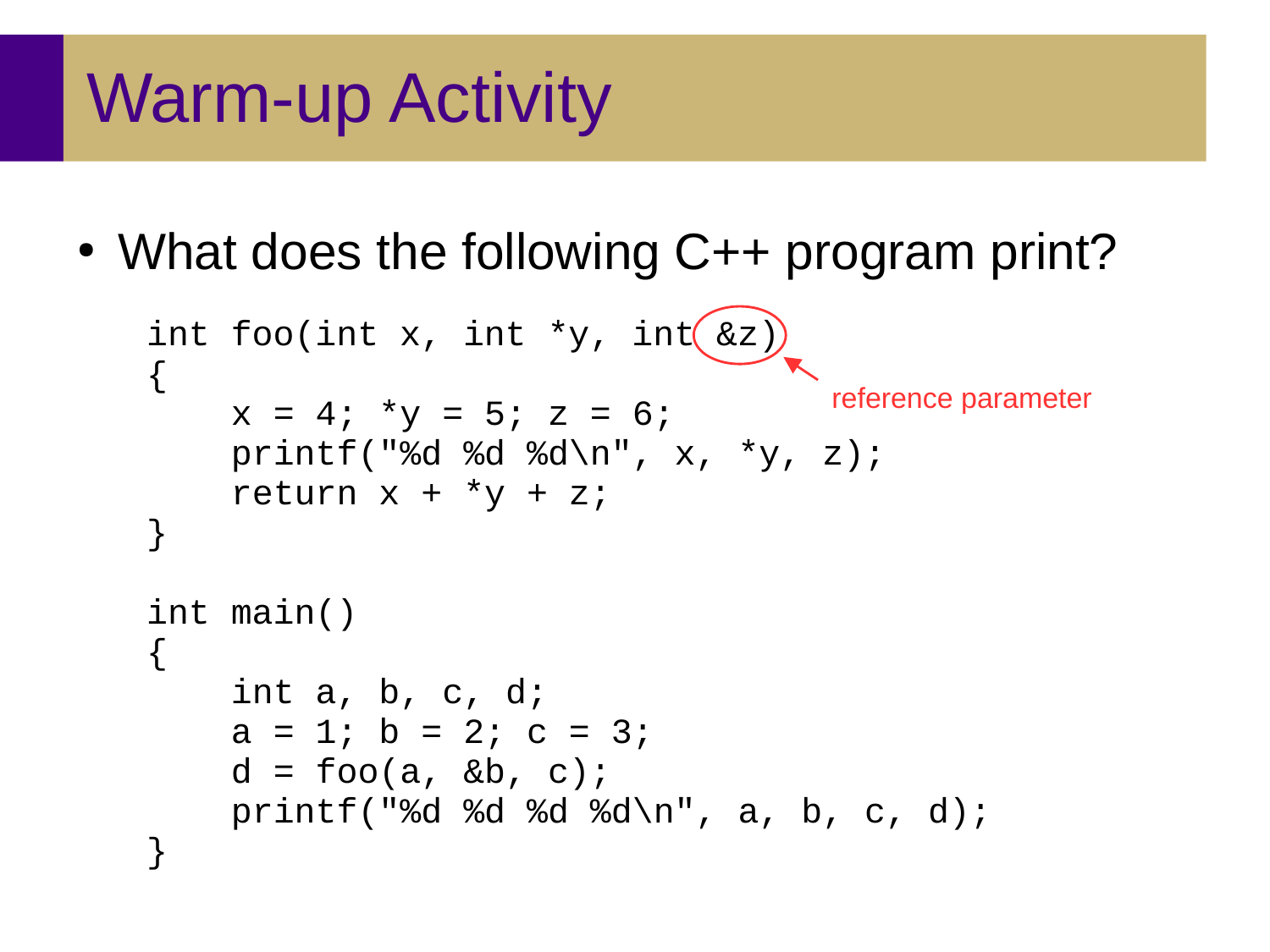# CS 430 Spring 2022

Mike Lam, Professor



## Parameters and Subprograms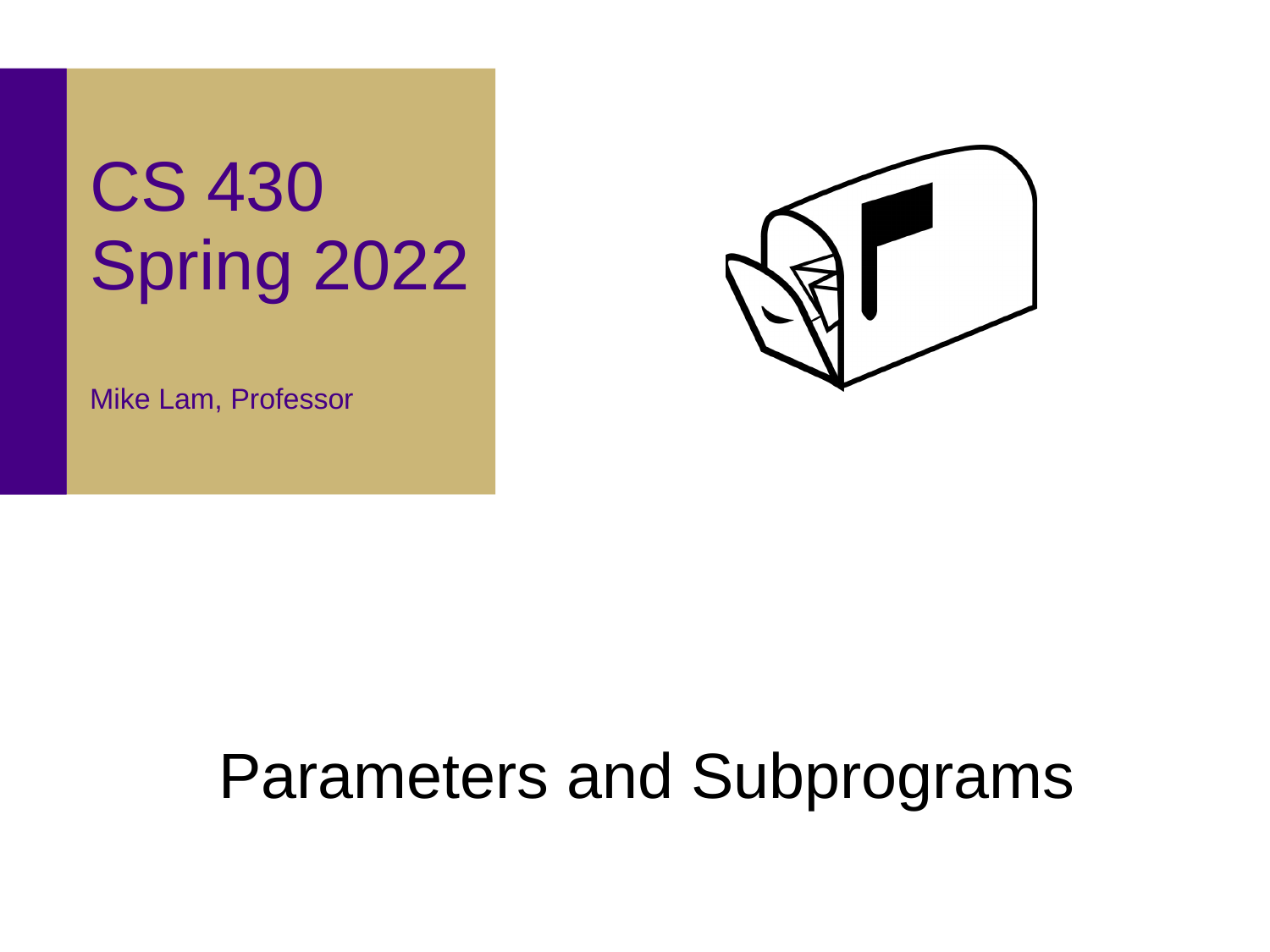## Course overview

- General topics
	- **Syntax** (what a program looks like)
	- **Semantics** (what a program means)
	- **Implementation** (how a program executes)

| 9  | <b>Mar 21</b> | 13: Parameters (B)                     | 9      |
|----|---------------|----------------------------------------|--------|
|    |               | 14: Subprogram Invocation (R)          |        |
| 10 | <b>Mar 28</b> | 15: Prolog 1 (P)                       | 16     |
| 11 | Apr 4         | 16: Activations and Environments (B)   | 10     |
| 12 | Apr 11        | 17: Prolog 2 (P)                       |        |
| 13 | Apr 18        | 18: Abstraction and OOP (B)            | 11, 12 |
| 14 | Apr 25        | 19: Concurrency and Error Handling (B) | 13     |
| 15 | May 2         | 20: History (R)                        | 2      |
|    |               | Review                                 |        |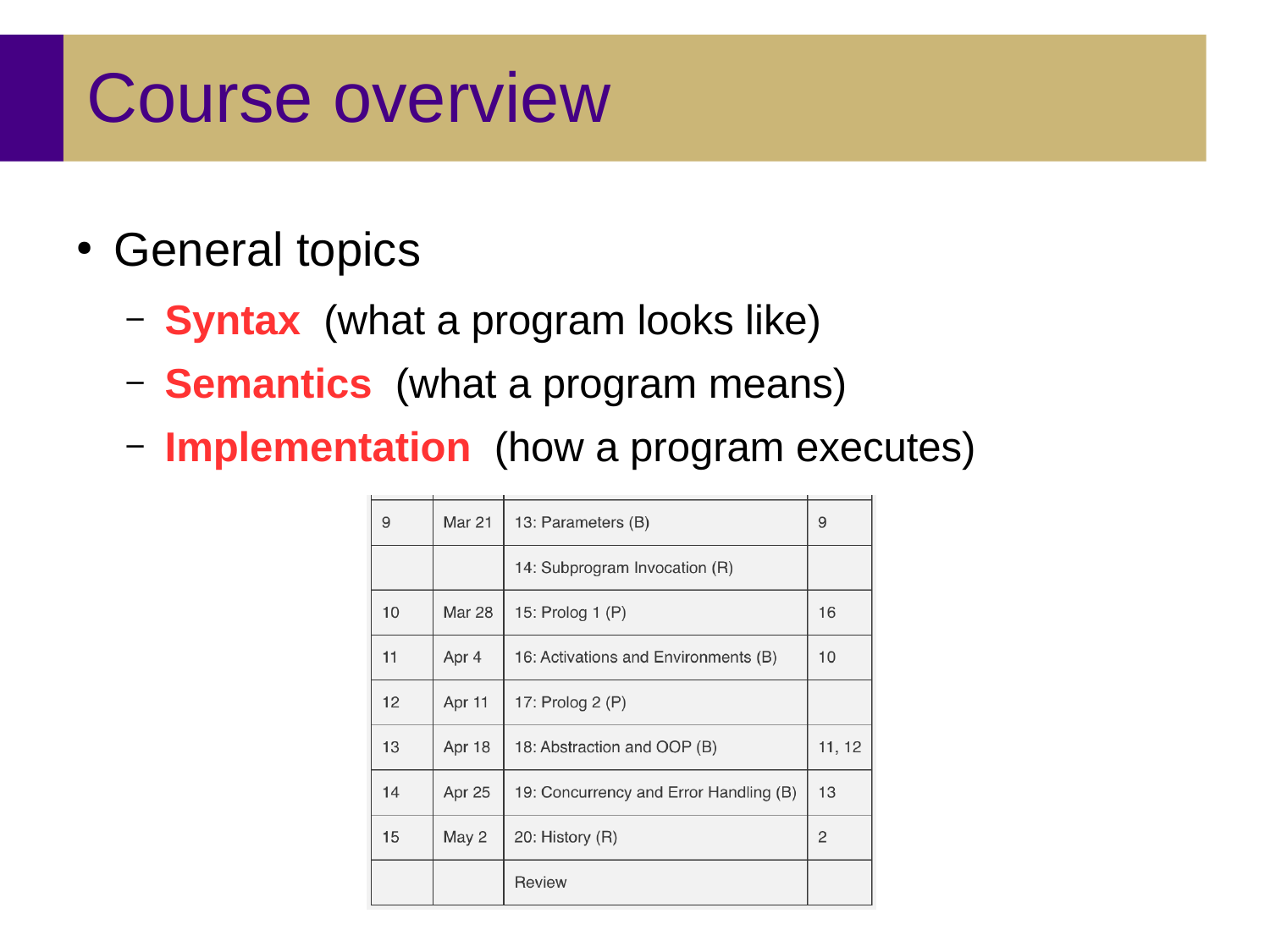# **Subprograms**

- Subprograms are fundamental building blocks for programs
	- A form of process abstraction
	- Facilitates modularity and code re-use
- General subprogram characteristics
	- Single entry point (in most languages), may have multiple exits
	- Caller is suspended while subprogram (callee) is executing
	- Control returns to caller when subprogram completes
	- Most subprograms have names (but not all!)
- Procedure vs. function vs. method
	- Functions have return values, procedures do not
	- Methods are associated with classes & objects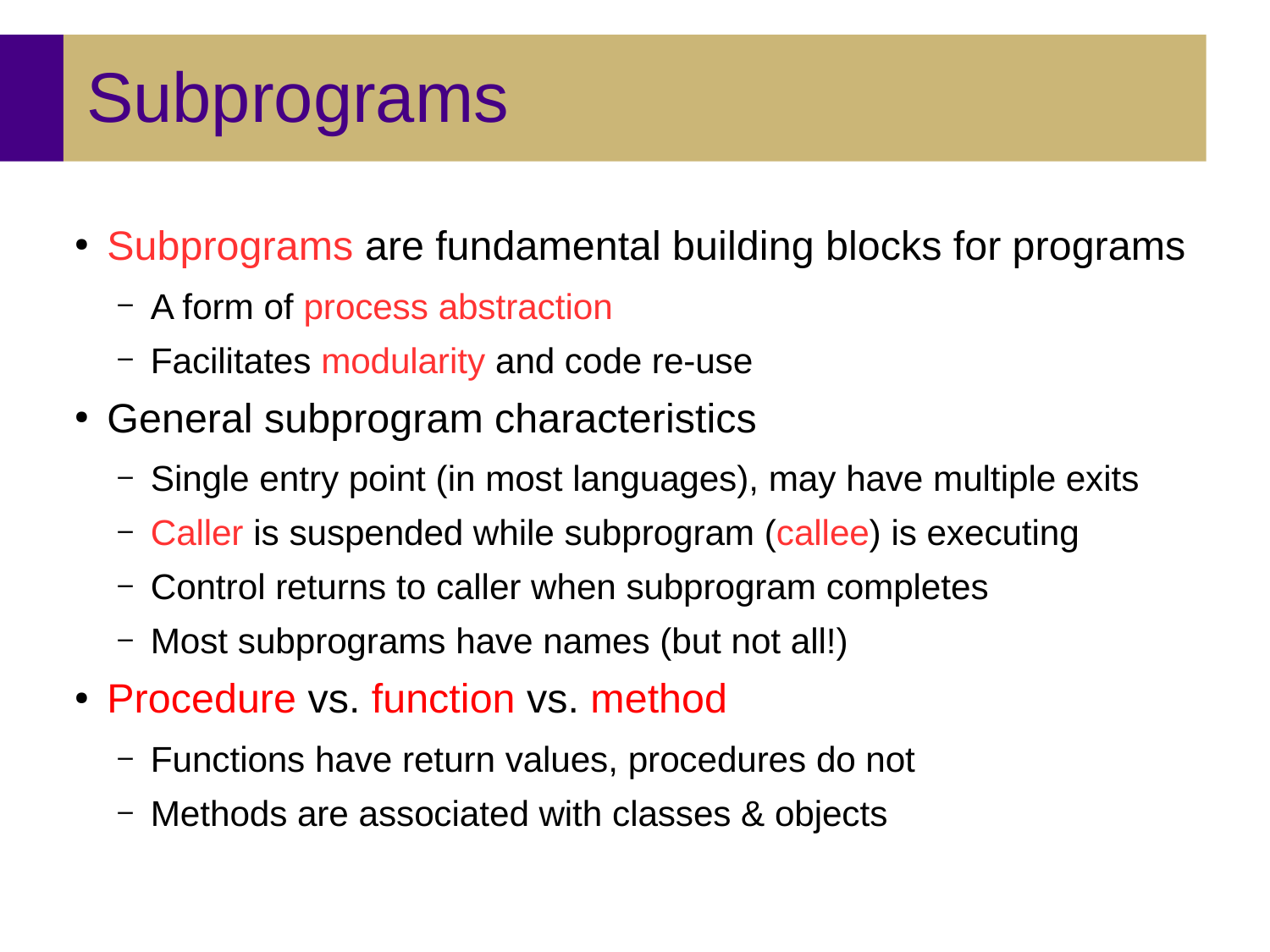# **Subprograms**

- New-ish terms
	- Header: signaling syntax for defining a subprogram
	- Parameter profile: number, types, and order of parameters
	- Protocol: parameter types and return type (if a function)
	- Prototype: declaration without a full definition
	- Referencing environment (of a subprogram): variables visible inside the subprogram
	- Call site: location of a subprogram invocation (not in CPL)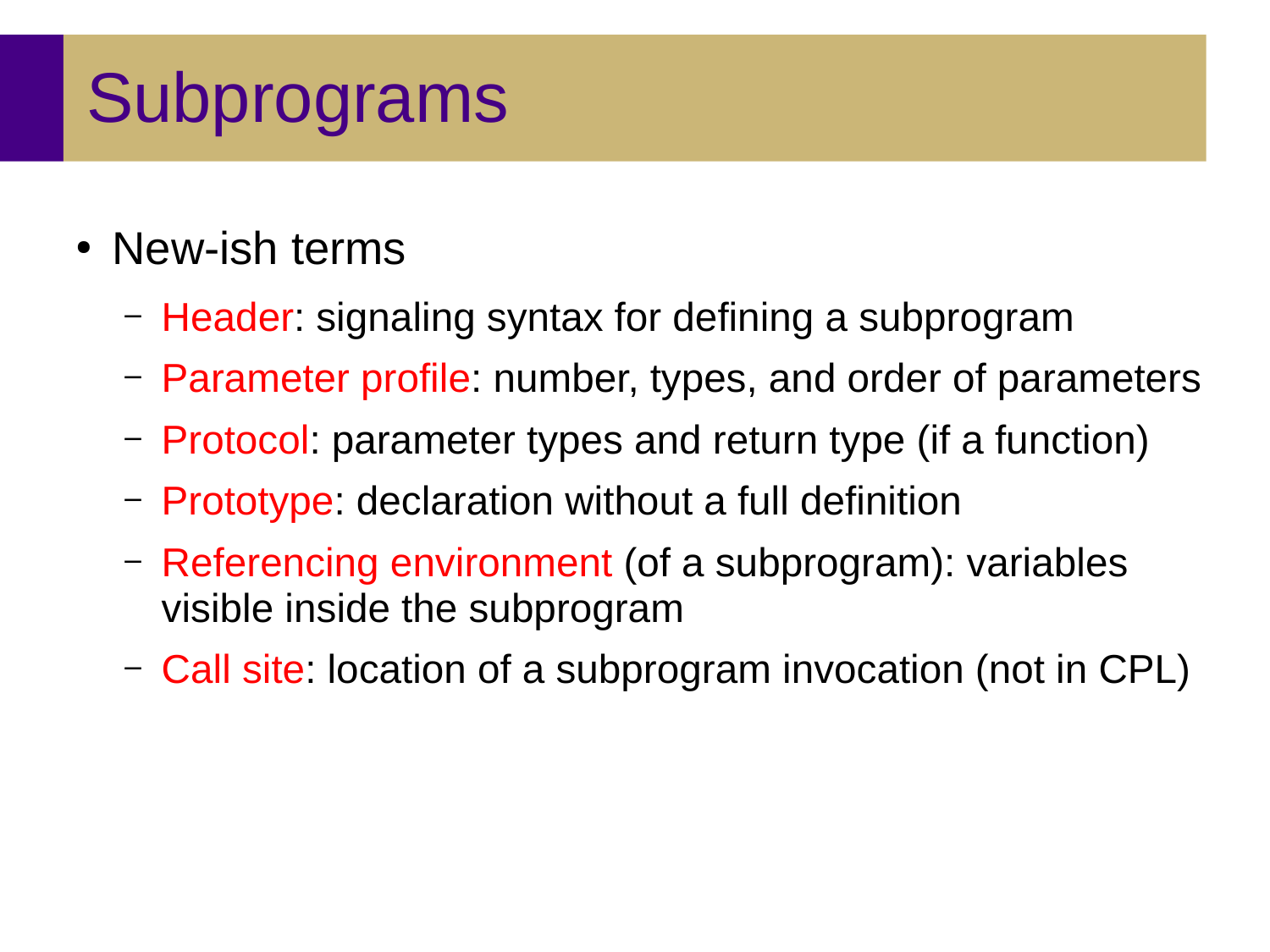## Parameters

- Formal vs. actual parameters
	- Formal: parameter inside subprogram definition
	- Actual: parameter at call site
- Semantic models: *in*, *out*, *inout*
	- In parameters: **actual → formal**
	- Out parameters: **actual ← formal**
	- Inout parameters: **actual ↔ formal**

```
void foo(in int num, out int double, out int triple, inout int accumulator) {
  double = 2 * num;triple = 3 * num;accumulator = accumulation + num;}
```
**Semantic parameter passing keywords (GLSL)**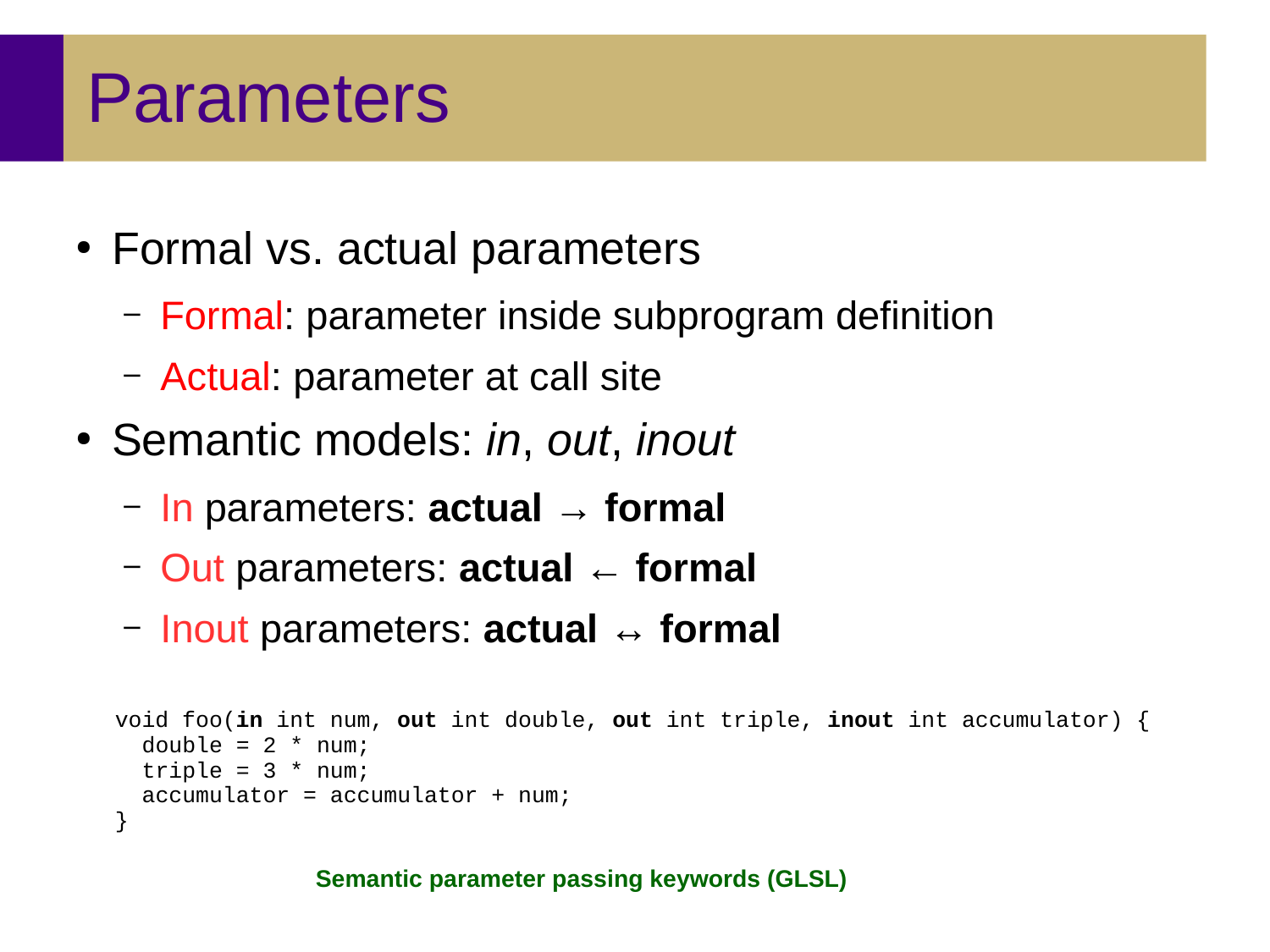#### Parameters

- Some languages have semantic keywords
	- Most use more nuanced *implementation* models
- Implementation models (when/what is copied):
	- **Pass-by-value (***in, value***)**
	- Pass-by-result (*out, value*)
	- Pass-by-copy or pass-by-value-result (*inout, value*)
	- **Pass-by-reference (***inout, reference***)**
	- **Pass-by-name (***inout, text***)**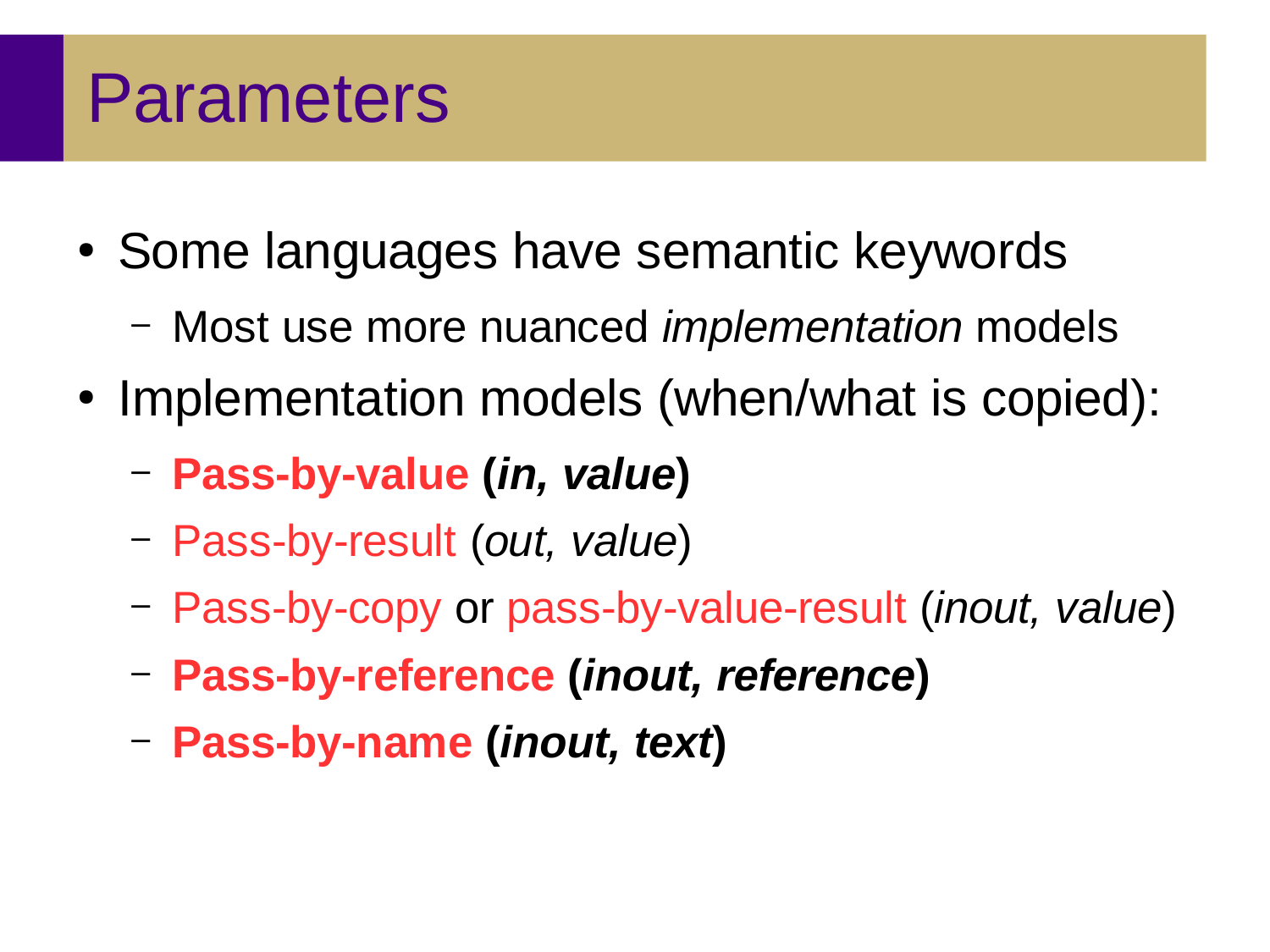# Parameter Implementations

#### • Pass-by-value

- Pro: simple
- Con: costs of allocation and copying
- Often the default
- Pass-by-reference
	- Pro: efficient (only copy 32/64 bits)
	- Con: hard to reason about, extra layer of indirection, aliasing issues
	- Often used in object-oriented languages

#### • Pass-by-name

- Pro: powerful
- Con: expensive to implement, very difficult to reason about
- **Rarely used!** (although macros in C/Rust are a form of pass-by-name)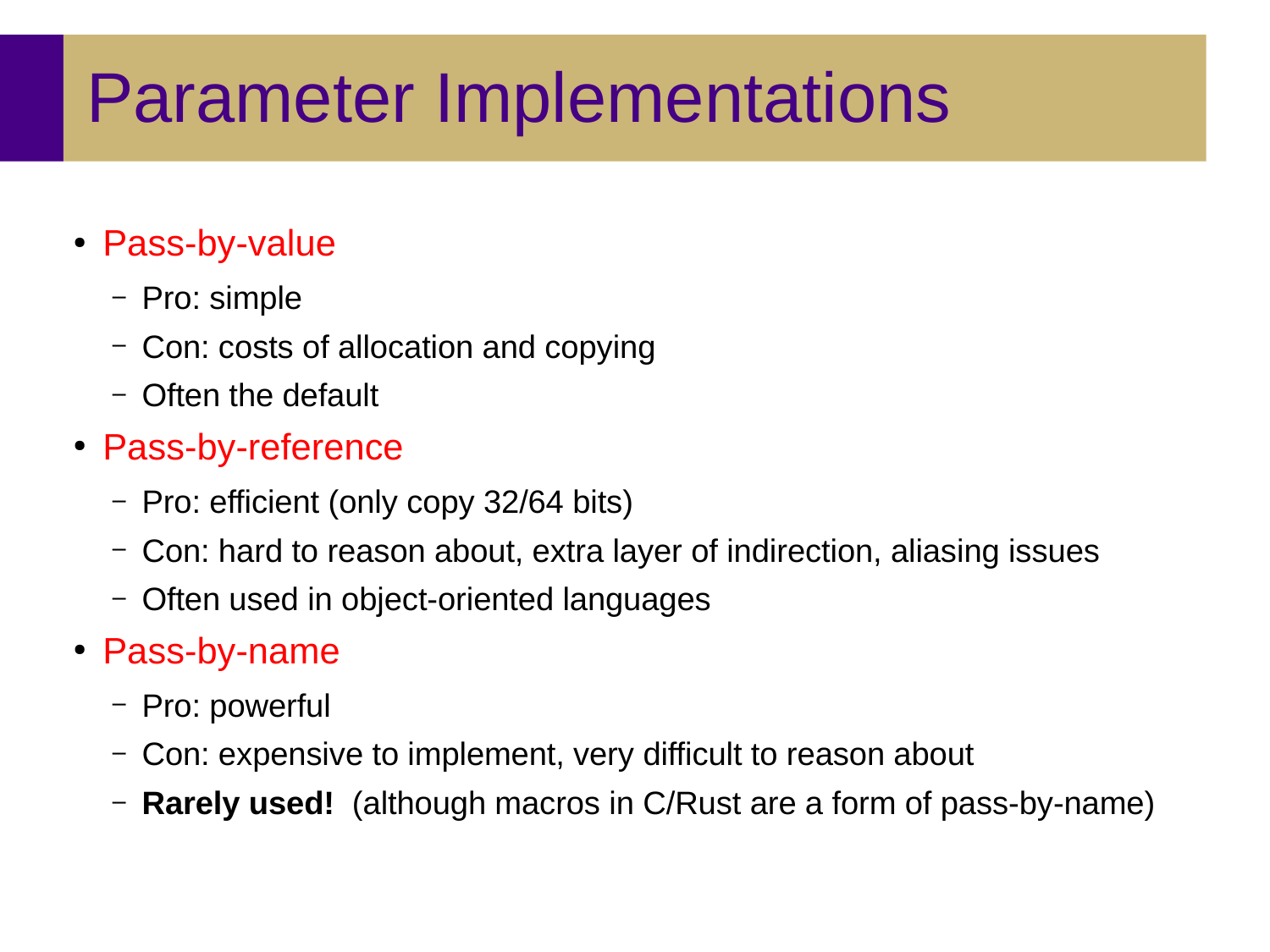# Caveat / nuance

- Few languages support "true" pass-by-reference
	- Most modern languages pass *reference types by value*
		- I.e., the reference is **copied** into the subprogram (but not back out)
		- Re-assigning the formal parameter doesn't affect the actual parameter
	- C++ has "true" pass-by-reference
		- The "&" operator designates reference parameters

```
public void swap(Object a, Object b) {
 Object tmp = a;a = b;
 b = tmp}
Object x = new Integer(4);
Object y = new Integer(5);
swap(x, y);
System.out.printf("%d %d\n", x, y);
              Java
                                            void swap(int &a, int &b) {
                                               int tmp = a;
                                              a = b;
                                              b = tmp;}
                                             int x = 4;
                                             int y = 5;
                                             swap(x, y);
                                             printf("%d %d\n", x, y);
                                                        C++
Output: "4 5" Output: "5 4"
```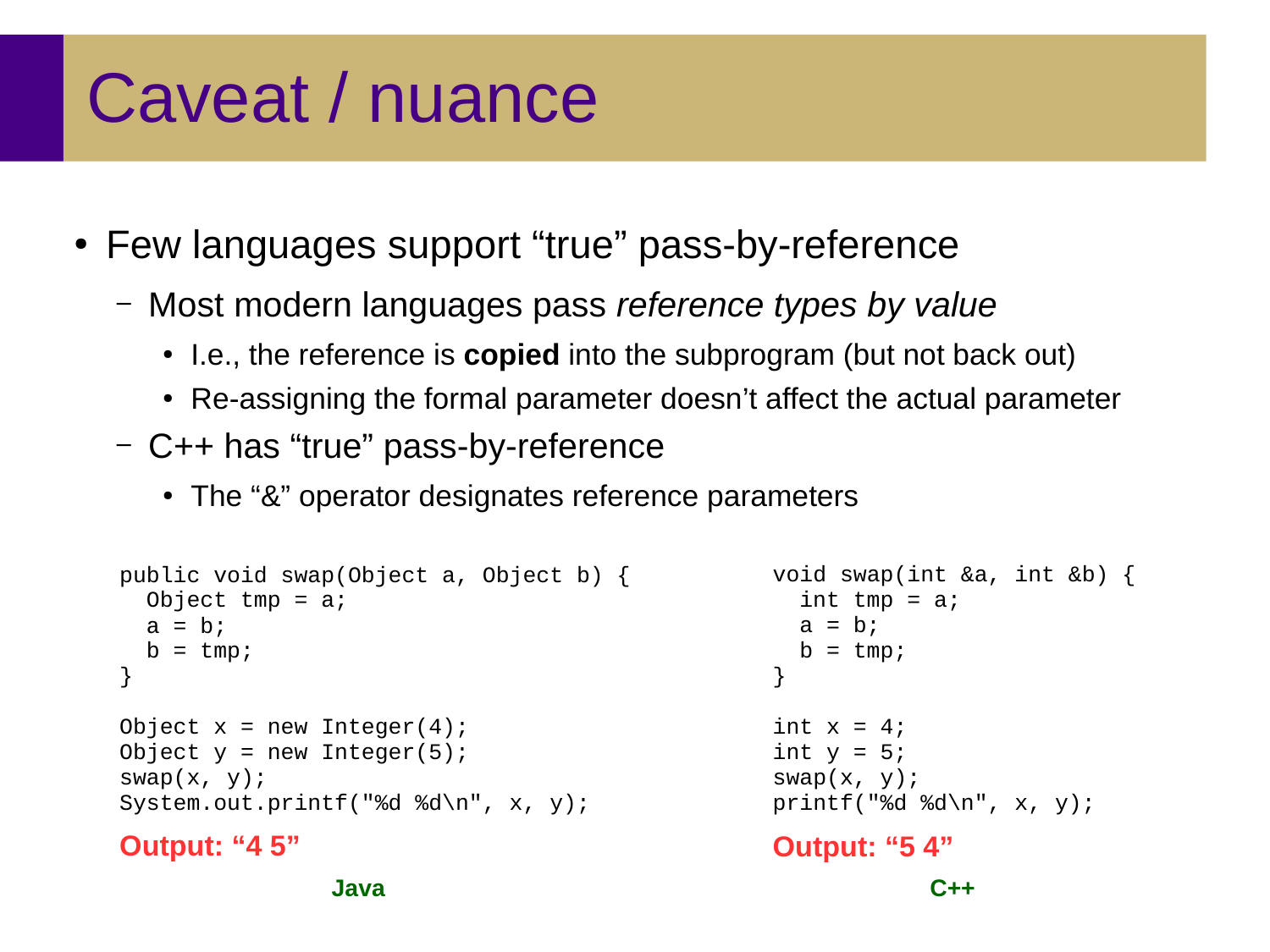## Example

• Trace x, y, a, b, c, and d after each numbered line:

| $foo(a, b, c, d)$ : | 1:                         | a = a + 1                  | # a is passed by value |
|---------------------|----------------------------|----------------------------|------------------------|
| 2:                  | b = b + 1                  | # b is passed by copy      |                        |
| 3:                  | c = c + 1                  | # c is passed by reference |                        |
| 4:                  | d = d + 1                  | # d is passed by name      |                        |
| $x = [1, 2, 3, 4]$  | $y = 2$                    |                            |                        |
| 5:                  | $foo(x[0], x[1], y, x[y])$ |                            |                        |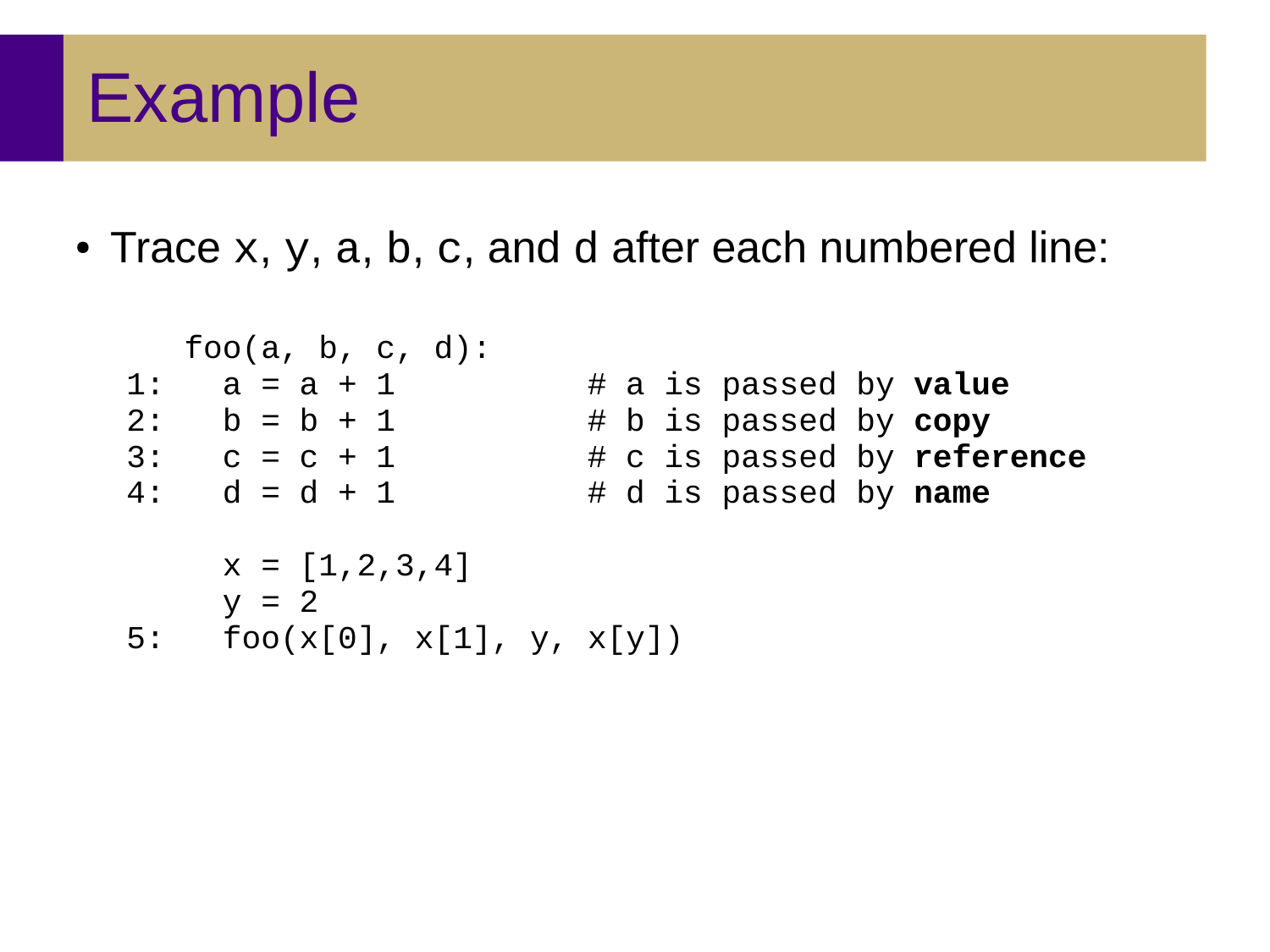## Example

• Trace x, y, a, b, c, and d after each numbered line:

```
 foo(a, b, c, d):
1: a = a + 1 # a is passed by value
2: b = b + 1 # b is passed by copy<br>3: c = c + 1 # c is passed by refe
3: c = c + 1 # c is passed by reference<br>4: d = d + 1 # d is passed by name
                            4: d = d + 1 # d is passed by name
      x = [1, 2, 3, 4]y = 25: foo(x[0], x[1], y, x[y])x = [1, 2, 3, 4] y=2 a=1 b=2 c=8y d=x[y]1: x = [1, 2, 3, 4] y=2 a=2 b=2 c=8y d=x[y]2: x = [1, 2, 3, 4] y=2 a=2 b=3 c=8y d=x[y]3: x = \begin{bmatrix} 1, 2, 3, 4 \end{bmatrix} y=3 a=2 b=3 c=&y d=x\begin{bmatrix} y \end{bmatrix}4: x = \begin{bmatrix} 1, 2, 3, 5 \end{bmatrix} y=3 a=2 b=3 c=&y d=x[y]
          5: x = [1, 3, 3, 5] y=3 a=2 b=3 c=8y d=x[y]
```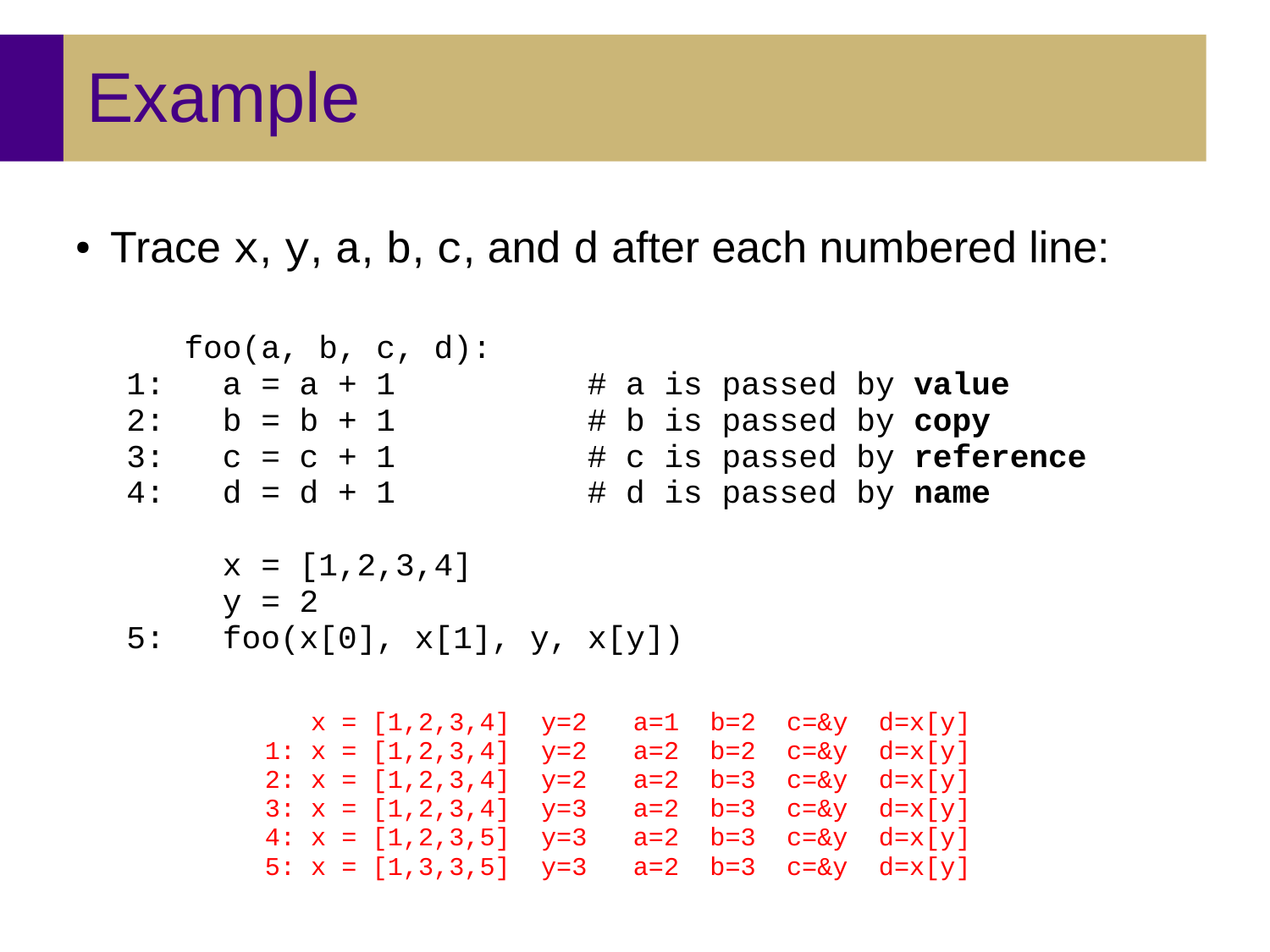# **Other Design Issues**

- How are formal/actual parameters associated?
	- Positionally, by name ("keyword parameters"), or both?
- Are parameter default values allowed (i.e., can a parameter be optional)?
	- Any parameter or only the right-most one? (former generally requires name association)
- In what order are parameters computed/copied?
	- Generally left-to-right (most common) or right-to-left
- Are parameters type-checked?
	- Statically or dynamically?

```
def foo(a=0, b=1)puts 4a is \#\{a\}, b is \#\{b\}"
                                                end
                                               foo(3, 4)
                                                foo(3)foo()
def bar(a:, b:)
  puts "a is \#\{a\}, b is \#\{b\}"
end
bar(a:3, b:4)
bar(b:4, a:3)
```
**Name association (Ruby) Default parameters (Ruby)**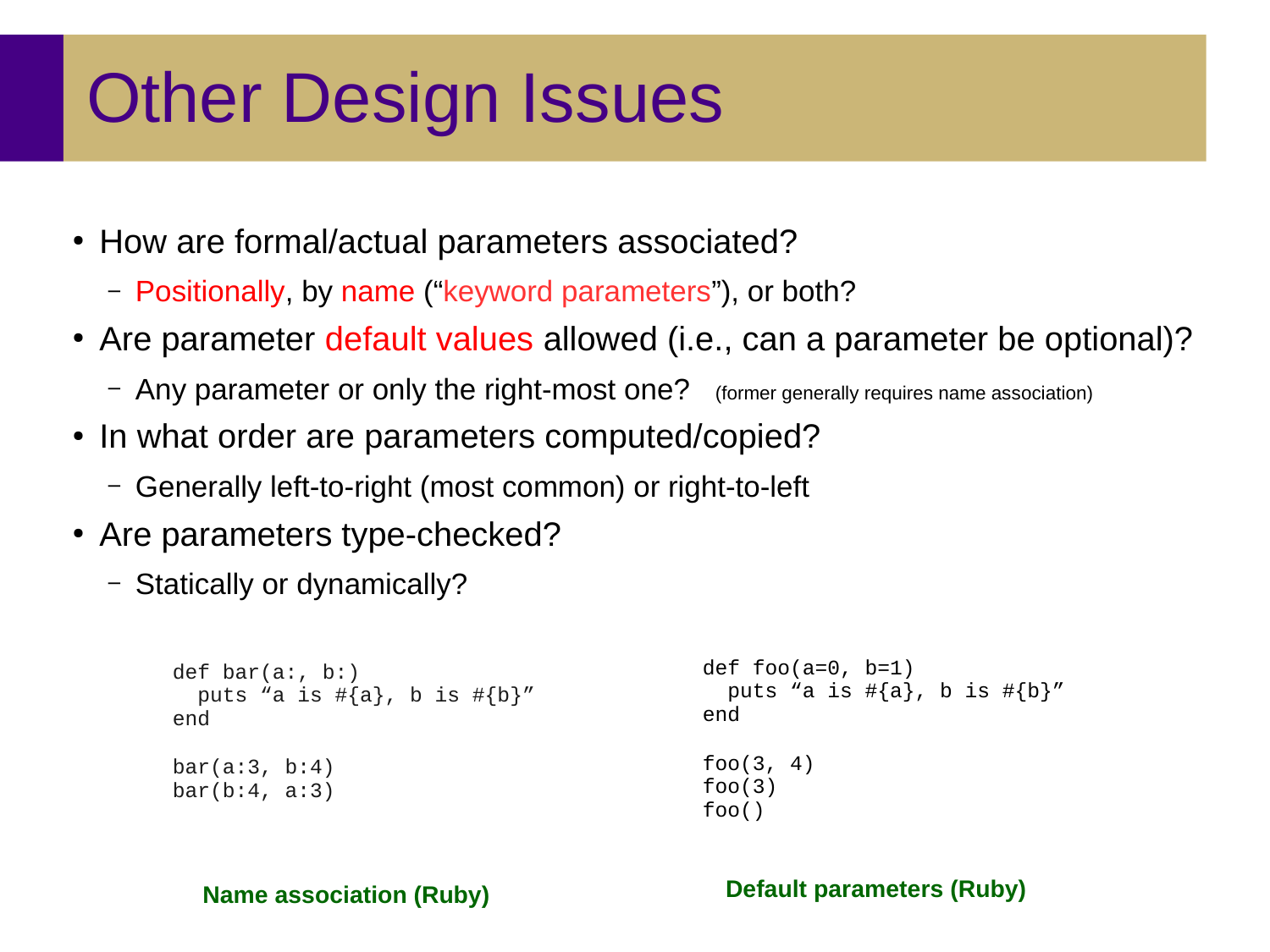# **Other Design Issues**

- Are local variables statically or dynamically allocated?
- Can a subprogram have a variable number of parameters?
	- Sometimes called variadic subprograms
- Can subprograms be nested?
- Can subprograms be polymorphic?
	- Ad-hoc/manual polymorphism via overloading
	- Subtype polymorphism
	- Parametric polymorphism (e.g., templates or generics)
- Are side effects allowed?
- Can a subprogram return multiple values?
	- If allowed, often "wrapped" in a tuple or array under the hood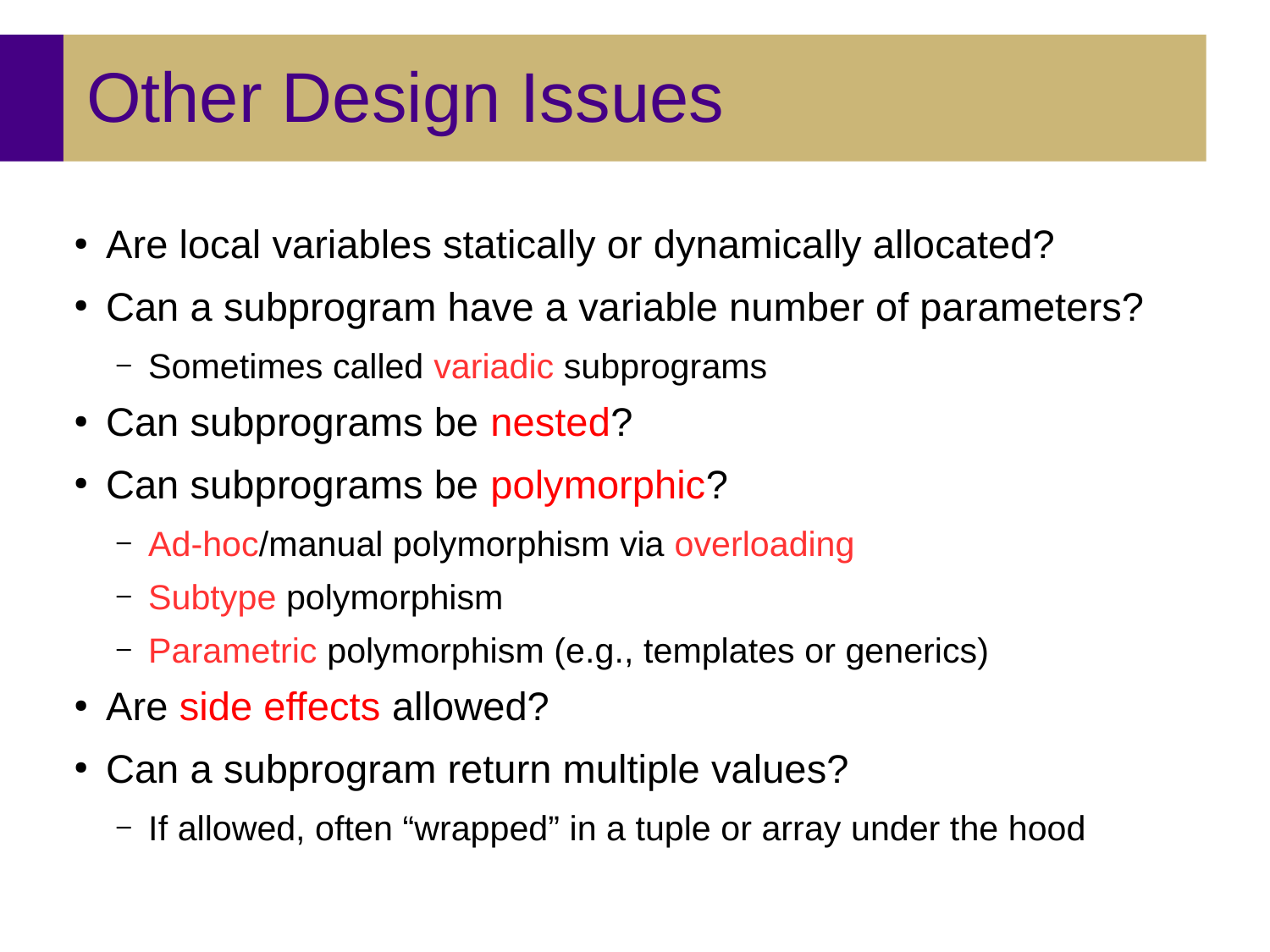# **Other Design Issues**

- Can subprograms be passed as parameters?
	- How is this implemented?
		- Explicit via function pointers or implicit (e.g., lambdas)
	- Are subprograms first-class?
		- Can they also be returned or stored in variables?
	- If nested subprograms are also allowed, which referencing environment should be used?
		- Shallow/dynamic: call that invoked the subprogram
		- Deep/static: definition of subprogram
		- Ad-hoc: call that passed the subprogram (not used)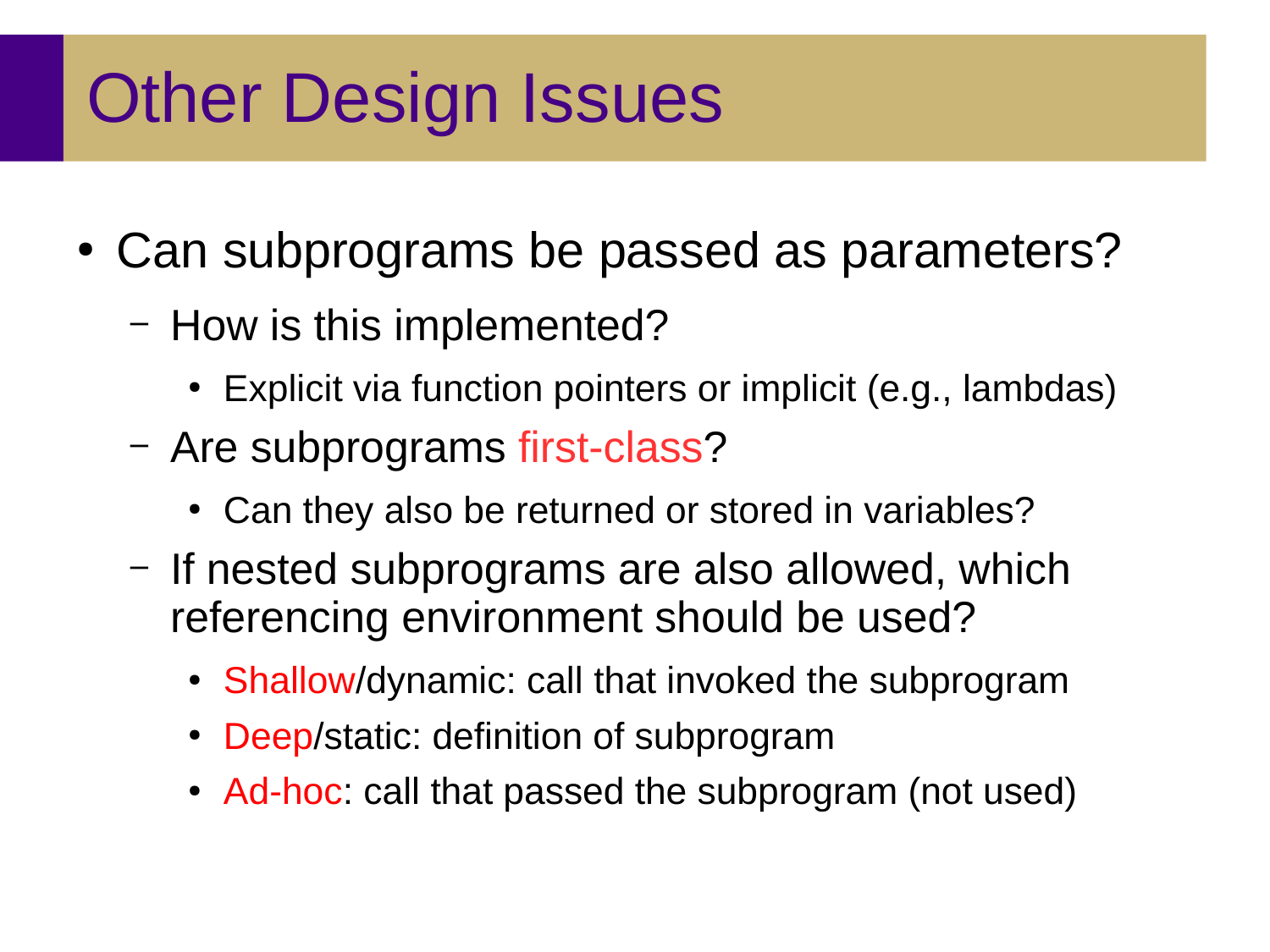# Closures

- A closure is a pairing of code (e.g., a subprogram or lambda) and a referencing environment or scope
	- Provides access to non-local variables inside the subprogram
	- Variables must remain accessible after the creating scope ends
	- Such variables are said to have unlimited extent and are often allocated on the heap instead of the stack
- Applications:
	- Parameterized callbacks
	- Avoiding re-computation
	- Function composition
	- Ad-hoc classes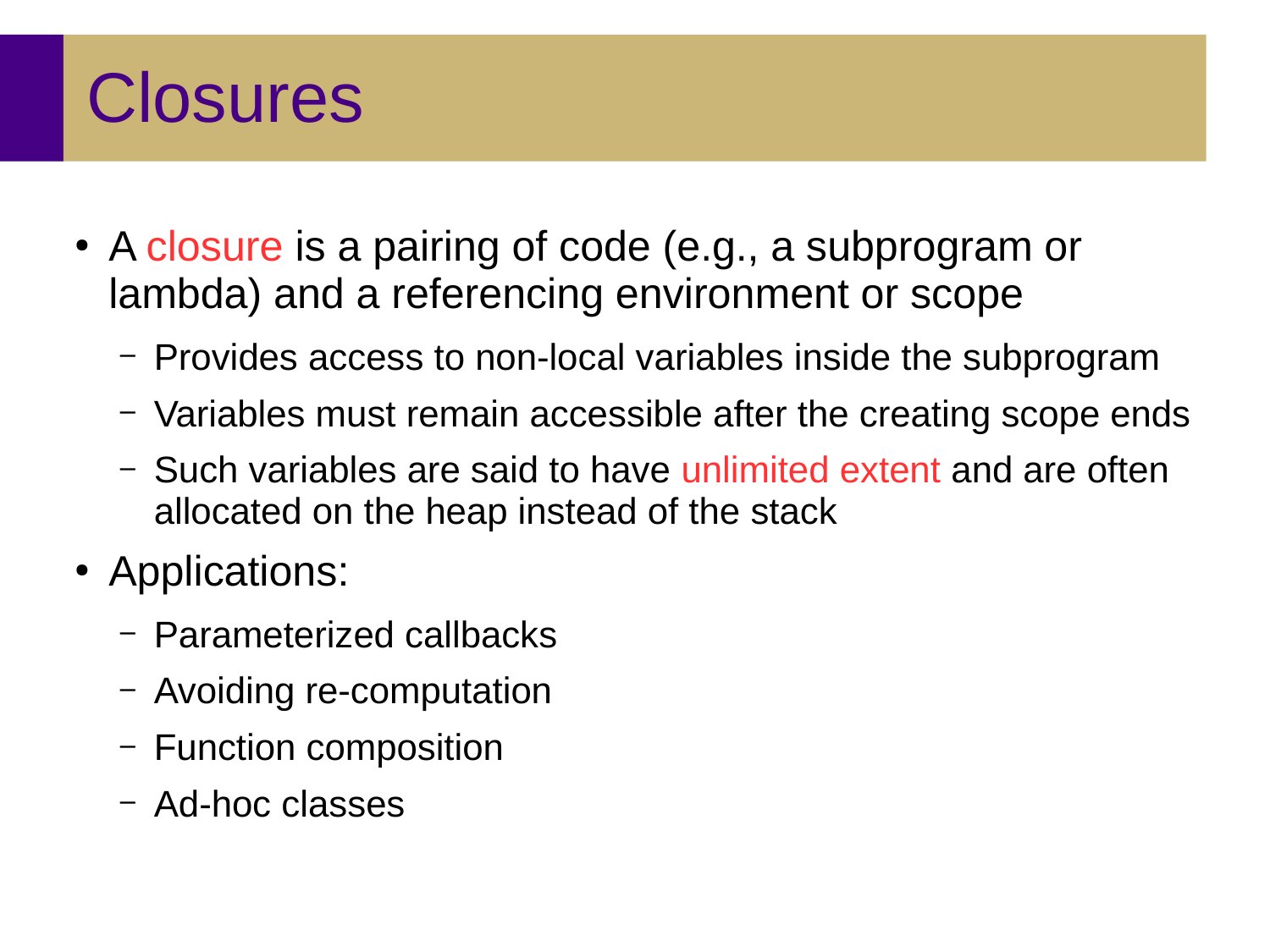# Closure examples (not in CPL)

```
function buildCallback(amount) {
   return function donate() {
     chargeUser(amount);
     showThanks();
 }
}
```

```
button5.addEventListener('click', buildCallback(5));
button25.addEventListener('click', buildCallback(25));
button100.addEventListener('click', buildCallback(100));
```
**Parameterized callbacks (Javascript)**

```
aboveAverage :: [Double] -> [Double]
aboveAverage xs = filter (> mean) xswhere mean = sum xs / lenath xs
```
**Avoiding re-computation (Haskell)**

removeSpaces = filter  $($  /=  $'$   $')$ lowerize = map toLower normalize = removeSpaces . lowerize

**Function composition (Haskell)**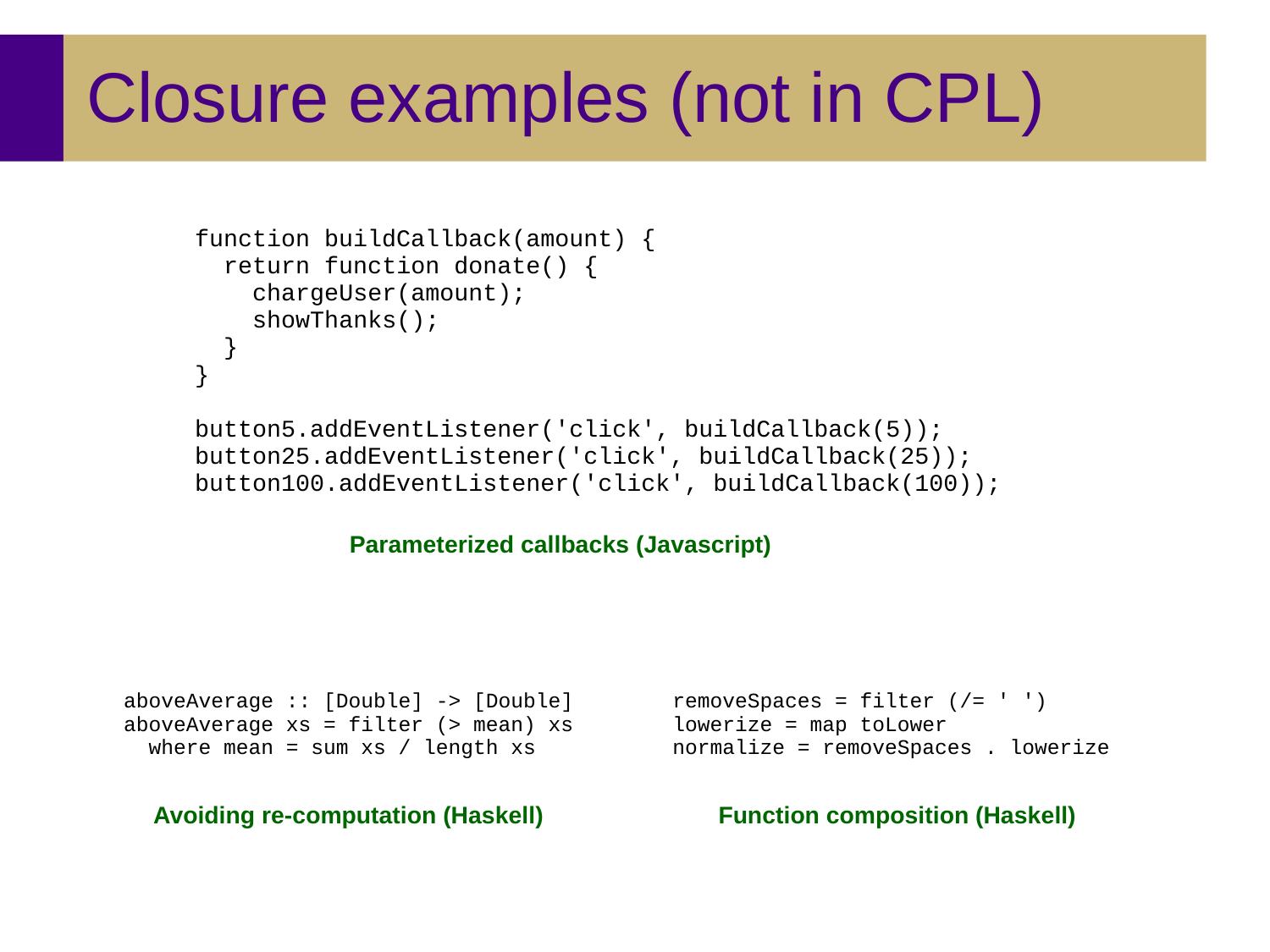# Closure examples (not in CPL)

```
function constructPlayer(name, health) {
  const heal = () => \{health += 10;
     console.log(`${name} has ${health} hit points.`);
  };
  const damage = () => \{health - = 10;
     console.log(`${name} has ${health} hit points.`);
   }
 const rename = newName => name = newName;
  return {heal, damage, rename};
}
const player = constructPlayer('Mario', 99);
player.heal();
player.rename('Luigi');
player.damage();
```
#### **Ad-hoc classes (Javascript)**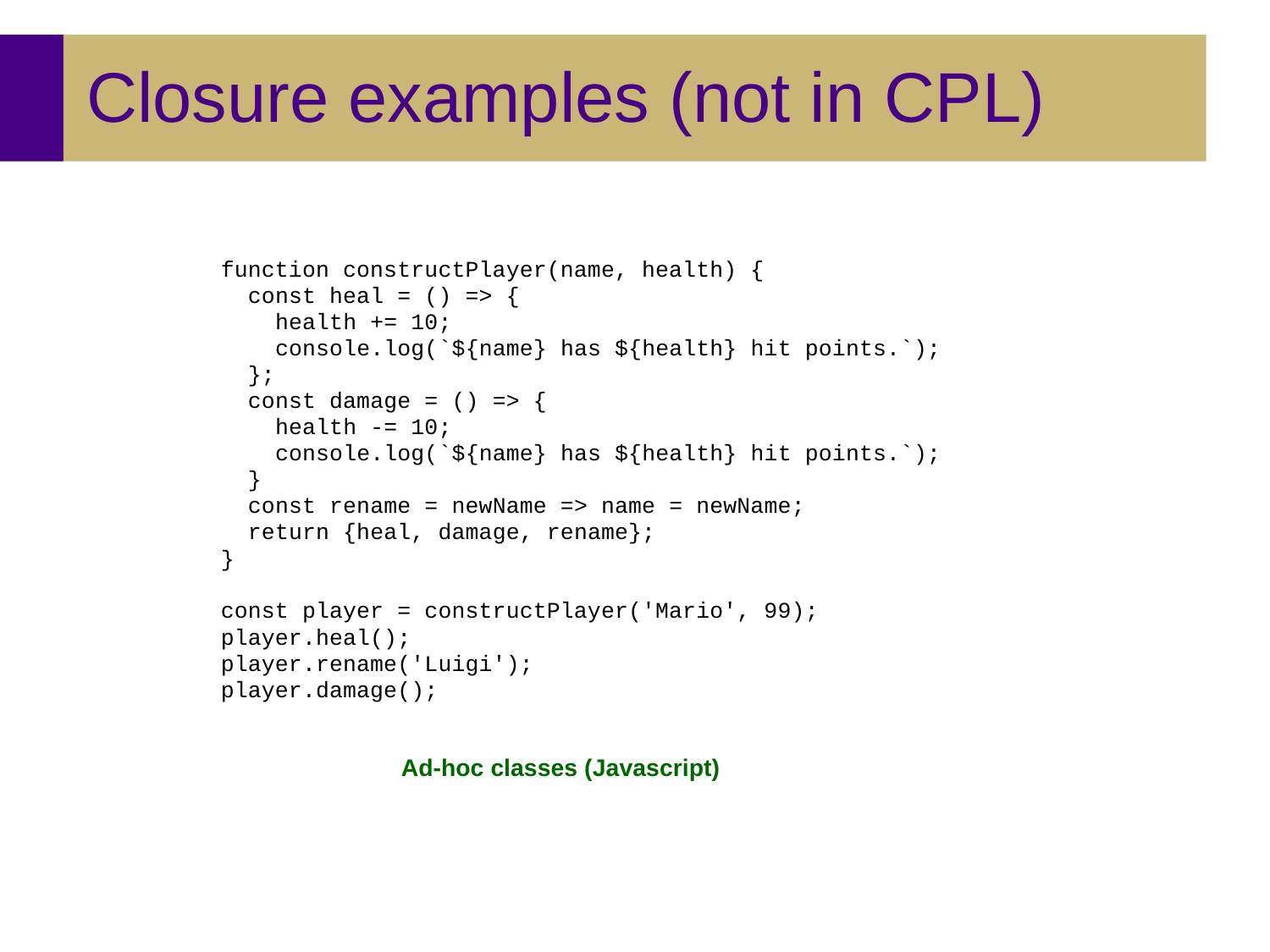# Misc. Topics

#### • Macros

- Call-by-name, "executed" at compile time
- Often makes code more generic or parameterized

```
#include <stdio.h>
#define DEBUG
#define MAX_LEN 256
#define MAX(X,Y) ((X > Y) ? X : Y)
char name[MAX_LEN];
void debug_print(char* msg)
\{ static int longest_msg = 0;
     #ifdef DEBUG
     printf("%s\n", msg);
     #endif
     l_msg = MAX(l_msg, strlen(msg));
}
                                                           int printf(char \alpha, ...);
                                                           [other contents of stdio.h omitted]
                                                           char name[256];
                                                           void debug_print(char* msg)
                                                           \left\{ \right.static int l msg = 0;
                                                                printf("%s\n", msg);
                                                               l_{\text{msg}} = ((l_{\text{msg}} > strlen(msg)) ?
                                                                          l msq : strlen(msq));
                                                           }
                                                                              variadic function
```